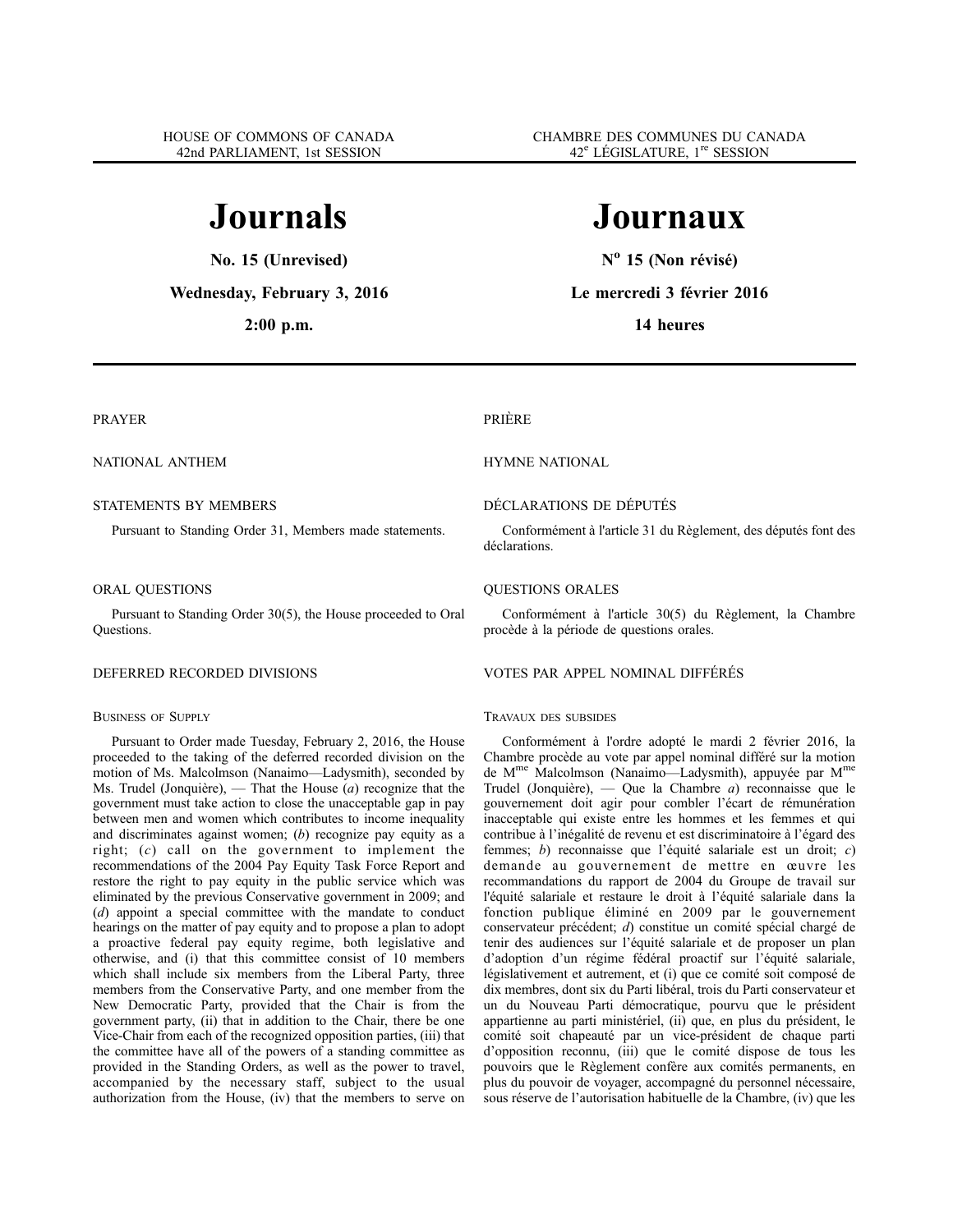the said committee be appointed by the Whip of each party depositing with the Acting Clerk of the House a list of his or her party's members of the committee no later than February 17, 2016, (v) that the quorum of the committee be as provided for in Standing Order 118, provided that at least one member of each recognized party be present, (vi) that membership substitutions be permitted from time to time, if required, in the manner provided for in Standing Order 114(2), (vii) that the committee report to the House no later than June 10, 2016.

The question was put on the motion and it was agreed to on the following division:

membres qui siégeront au comité soient nommés par le whip de chaque parti, qui remettra au Greffier par intérim de la Chambre, au plus tard le 17 février 2016, la liste des membres de son parti siégeant au comité, (v) que le quorum du comité soit conforme à l'article 118 du Règlement, à condition qu'au moins un membre de chaque parti reconnu soit présent, (vi) que les membres du comité puissent, à l'occasion et au besoin, se faire remplacer conformément à l'article 114(2) du Règlement, (vii) que le comité fasse rapport à la Chambre au plus tard le 10 juin 2016.

La motion, mise aux voix, est agréée par le vote suivant :

(Division No.  $12$  — Vote n<sup>o</sup> 12)

YEAS — POUR

#### YEAS: 224, NAYS: 91

POUR : 224, CONTRE : 91

| Aldag                          | Alghabra                      | Alleslev                                 | Amos                        |
|--------------------------------|-------------------------------|------------------------------------------|-----------------------------|
| Anandasangaree                 | Angus                         | Arseneault                               | Arya                        |
| Ashton                         | Ayoub                         | Badawey                                  | Bagnell                     |
| <b>Bains</b>                   | Barsalou-Duval                | <b>Baylis</b>                            | Beaulieu                    |
| Beech                          | Bélanger                      | Bennett                                  | Benson                      |
| Bittle                         | <b>Blaikie</b>                | <b>Blair</b>                             | Blaney (North Island-Powell |
|                                |                               |                                          | River)                      |
| <b>Bossio</b>                  | Boulerice                     | <b>Boutin-Sweet</b>                      | <b>Bratina</b>              |
| <b>Breton</b>                  | <b>Brison</b>                 | <b>Brosseau</b>                          | Cannings                    |
| Caron                          | Casey (Cumberland-Colchester) | Casey (Charlottetown)                    | Chagger                     |
| Champagne                      | Chan                          | Chen                                     | Choquette                   |
| Christopherson                 | Cormier                       | Cullen                                   | Cuzner                      |
| Dabrusin                       | Damoff                        | Davies                                   | DeCourcey                   |
| Dhaliwal                       | Dhillon                       | Di Iorio                                 | Dion                        |
| Donnelly                       | Drouin                        | Dubé                                     | Duclos                      |
| Duguid                         | Duncan (Etobicoke North)      | Duncan (Edmonton Strathcona)             | Dusseault                   |
| Duvall                         | <b>Dzerowicz</b>              | Easter                                   | Ehsassi                     |
| El-Khoury                      | Ellis                         | Erskine-Smith                            | Eyking                      |
| Eyolfson                       | Fergus                        | Fillmore                                 | Finnigan                    |
| Fisher                         | Fonseca                       | Foote                                    | Fortin                      |
| Fragiskatos                    | Fraser (West Nova)            | Fraser (Central Nova)                    | Fry                         |
| Fuhr                           | Garneau                       | Garrison                                 | Gerretsen                   |
| Gill                           | Goldsmith-Jones               | Goodale                                  | Gould                       |
| Graham                         | Grewal                        | Hajdu                                    | Hardcastle                  |
| Hardie                         | Harvey                        | Hehr                                     | Holland                     |
| Housefather                    | Hughes                        | Hussen                                   | Hutchings                   |
| Iacono                         | Johns                         | Joly                                     | Jones                       |
| Jordan                         | Jowhari                       | Julian                                   | Kang                        |
| Khalid                         | Khera                         | Kwan                                     | Lametti                     |
| Lamoureux                      | Lapointe                      | Lauzon (Argenteuil-La Petite-<br>Nation) | Laverdière                  |
| LeBlanc                        | Lebouthillier                 | Lefebvre                                 | Lemieux                     |
| Leslie                         | Levitt                        | Lightbound                               | Lockhart                    |
| Long                           | Longfield                     | Ludwig                                   | MacAulay (Cardigan)         |
| MacGregor                      | MacKinnon (Gatineau)          | Malcolmson                               | Maloney                     |
| Marcil                         | Massé (Avignon-La Mitis-      | Mathyssen                                | May (Cambridge)             |
|                                | Matane-Matapédia)             |                                          |                             |
| May (Saanich-Gulf Islands)     | McCallum                      | McCrimmon                                | McDonald                    |
| McGuinty                       | McKay                         | McKenna                                  | McKinnon (Coquitlam-Port    |
|                                |                               |                                          | Coquitlam)                  |
| McLeod (Northwest Territories) | Mendès                        | Mendicino                                | Mihychuk                    |
| Miller (Ville-Marie-Le Sud-    | Monsef                        | Moore                                    | Morneau                     |
| Ouest-Île-des-Soeurs)          |                               |                                          |                             |
| Morrissey                      | Mulcair                       | Murray                                   | Nantel                      |
|                                |                               |                                          |                             |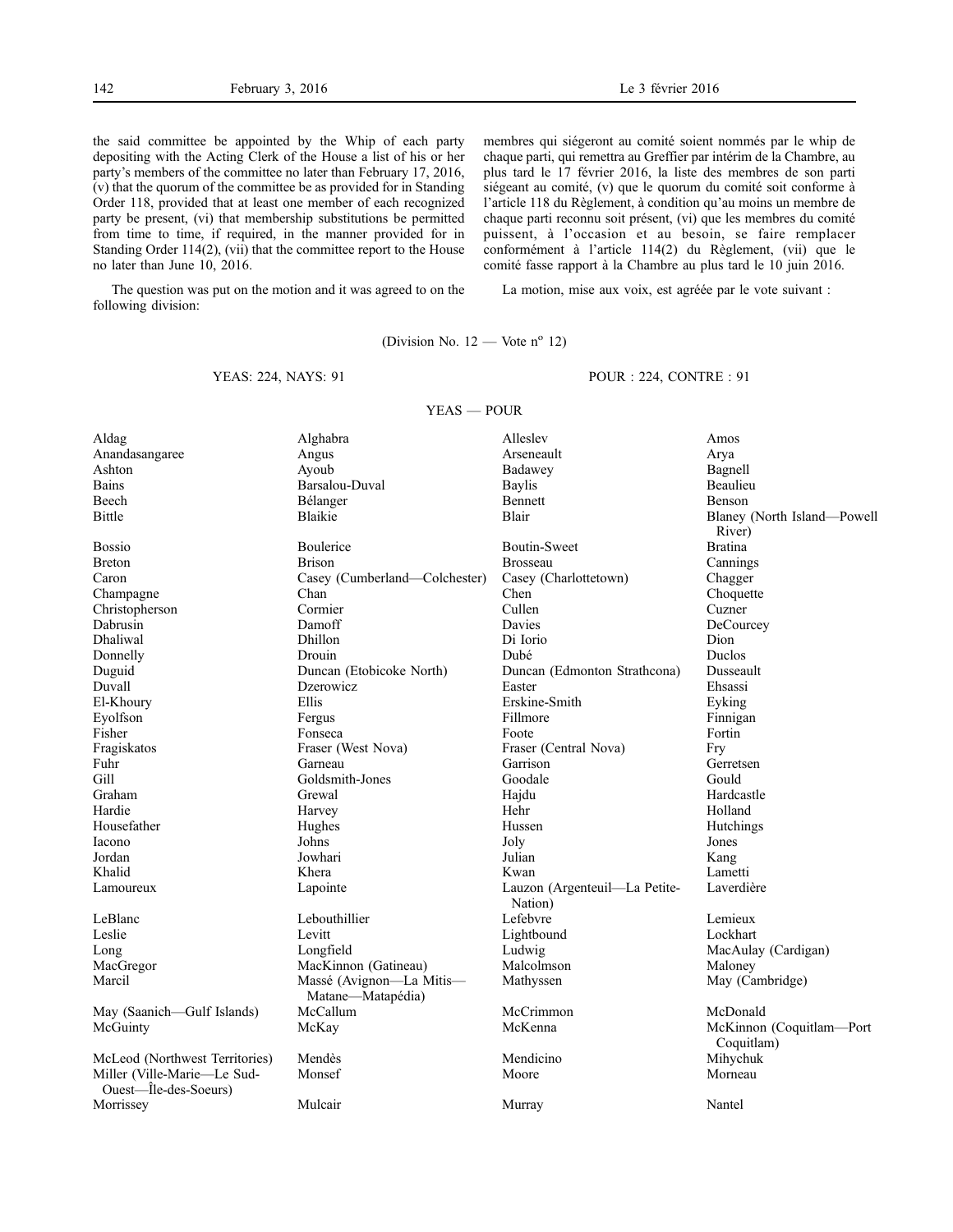| Nassif                                      | Nault                                        | O'Connell                              | Oliphant                                 |
|---------------------------------------------|----------------------------------------------|----------------------------------------|------------------------------------------|
| Oliver                                      | O'Regan                                      | Ouellette                              | Paradis                                  |
| Pauzé                                       | Peschisolido                                 | Peterson                               | Petitpas Taylor                          |
| Philpott                                    | Picard                                       | Plamondon                              | Poissant                                 |
| Quach                                       | Qualtrough                                   | Ramsey                                 | Rankin                                   |
| Ratansi                                     | Rioux                                        | Robillard                              | Rodriguez                                |
| Romanado                                    | Rota                                         | Ruimy                                  | Rusnak                                   |
| Saganash                                    | Sahota                                       | Saini                                  | Sajjan                                   |
| Samson                                      | Sangha                                       | Sansoucy                               | Sarai                                    |
| Scarpaleggia                                | Schiefke                                     | Schulte                                | Serré                                    |
| Sgro                                        | Shanahan                                     | Sheehan                                | Sidhu (Mission-Matsqui-Fraser<br>Canyon) |
| Sidhu (Brampton South)                      | Sikand                                       | Simms                                  | Sorbara                                  |
| Spengemann                                  | Ste-Marie                                    | Stetski                                | Stewart                                  |
| Tabbara                                     | Tan                                          | Tassi                                  | Thériault                                |
| Trudel                                      | Vandal                                       | Vandenbeld                             | Vaughan                                  |
| Virani                                      | Weir                                         | Whalen                                 | Wilkinson                                |
| Wilson-Raybould                             | Wrzesnewskyj                                 | Young                                  | Zahid $-224$                             |
|                                             | $NAYS - CONTRE$                              |                                        |                                          |
| Aboultaif                                   | Albas                                        | Albrecht                               | Allison                                  |
| Ambrose                                     | Anderson                                     | Arnold                                 | Barlow                                   |
| Bergen                                      | Bernier                                      | Berthold                               | Bezan                                    |
| Blaney (Bellechasse-Les<br>Etchemins—Lévis) | <b>Block</b>                                 | Boucher                                | <b>Brassard</b>                          |
| Brown                                       | Calkins                                      | Carrie                                 | Chong                                    |
| Clarke                                      | Cooper                                       | Deltell                                | Diotte                                   |
| Doherty                                     | Dreeshen                                     | Eglinski                               | Fast                                     |
| Finley                                      | Gallant                                      | Généreux                               | Genuis                                   |
| Gladu                                       | Godin                                        | Gourde                                 | Harder                                   |
| Hillyer                                     | Hoback                                       | Jeneroux                               | Kelly                                    |
| Kenney                                      | Kent                                         | Kitchen                                | Kmiec                                    |
| Lake                                        | Lauzon (Stormont-Dundas-<br>South Glengarry) | Leitch                                 | Liepert                                  |
| Lobb                                        | Lukiwski                                     | MacKenzie                              | Maguire                                  |
| McCauley (Edmonton West)                    | McColeman                                    | McLeod (Kamloops-Thompson<br>-Cariboo) | Nater                                    |
| Nicholson                                   | Nuttall                                      | Obhrai                                 | O'Toole                                  |
| Paul-Hus                                    | Poilievre                                    | Raitt                                  | Rayes                                    |
| Reid                                        | Rempel                                       | Richards                               | Saroya                                   |
| Scheer                                      | Schmale                                      | <b>Shields</b>                         | Shipley                                  |
| Sopuck                                      | Sorenson                                     | Stanton                                | Strahl                                   |
| Stubbs                                      | Sweet                                        | Tilson                                 | Van Kesteren                             |
| Van Loan                                    | Vecchio                                      | Viersen                                | Wagantall                                |
| Warawa                                      | Warkentin                                    | Watts                                  | Waugh                                    |
| Webber                                      | Wong                                         | Yurdiga $-91$                          |                                          |
|                                             |                                              |                                        |                                          |

# PAIRED — PAIRÉS

#### Nil—Aucun

# DAILY ROUTINE OF BUSINESS

#### TABLING OF DOCUMENTS

Pursuant to Standing Order 32(2), Ms. Jones (Parliamentary Secretary to the Minister of Indigenous and Northern Affairs) laid upon the Table, — Report of the Canadian Polar Commission for the fiscal year ended March 31, 2015, pursuant to the Canadian Polar Commission Act, S.C. 1991, c. 6, sbs. 21(2). — Sessional

# AFFAIRES COURANTES ORDINAIRES

# DÉPÔT DE DOCUMENTS

Conformément à l'article 32(2) du Règlement, Mme Jones (secrétaire parlementaire de la ministre des Affaires autochtones et du Nord) dépose sur le Bureau, — Rapport de la Commission canadienne des affaires polaires pour l'exercice terminé le 31 mars 2015, conformément à la Loi sur la Commission canadienne des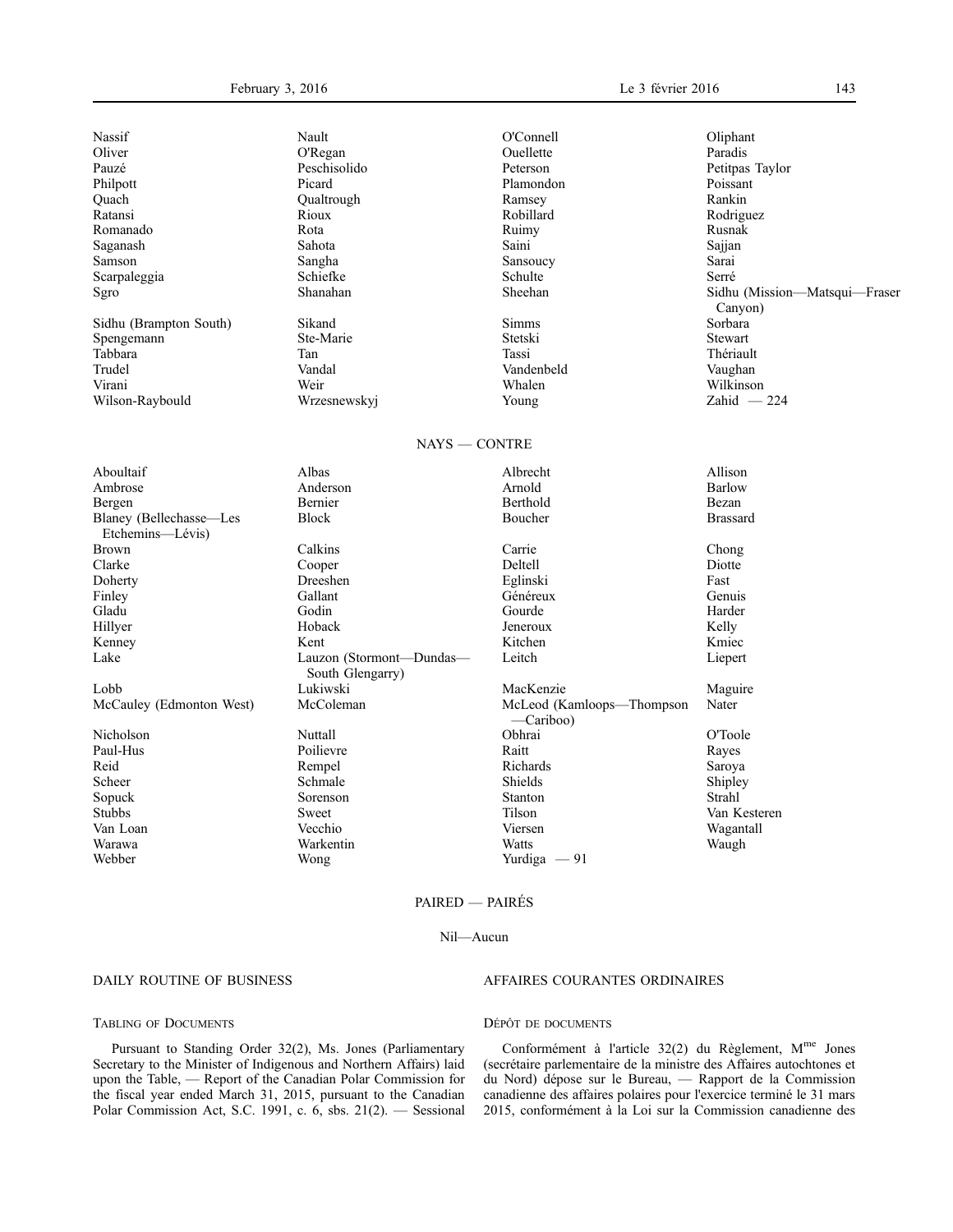Paper No. 8560-421-498-01. (*Pursuant to Standing Order 32(5), permanently referred to the Standing Committee on Aboriginal Affairs and Northern Development*)

PRESENTING REPORTS FROM INTERPARLIAMENTARY DELEGATIONS

Pursuant to Standing Order 34(1), Mr. Brown (Leeds— Grenville—Thousand Islands and Rideau Lakes) presented the report of the Canadian delegation of the Canada-United States Inter-Parliamentary Group respecting its participation at the 2015 Summer Meeting of the Western Governors' Association, held in Lake Tahoe, Nevada, from June 24 to 26, 2015. — Sessional Paper No. 8565-421-59-01.

Pursuant to Standing Order 34(1), Mr. Brown (Leeds— Grenville—Thousand Islands and Rideau Lakes) presented the report of the Canadian delegation of the Canada-United States Inter-Parliamentary Group respecting its participation at the 8th Annual Conference of the Southeastern United States-Canadian Provinces (SEUS-CP) Alliance, held in Charlottetown, Prince Edward Island, from June 28 to 30, 2015. — Sessional Paper No. 8565-421-59-02.

Pursuant to Standing Order 34(1), Mr. Brown (Leeds— Grenville—Thousand Islands and Rideau Lakes) presented the report of the Canadian delegation of the Canada-United States Inter-Parliamentary Group respecting its participation at the Pacific Northwest Economic Region 25th Annual Summit, held in Big Sky, Montana, from July 12 to 16, 2015. — Sessional Paper No. 8565-421-59-03.

Pursuant to Standing Order 34(1), Mr. Brown (Leeds— Grenville—Thousand Islands and Rideau Lakes) presented the report of the Canadian delegation of the Canada-United States Inter-Parliamentary Group respecting its participation at the 69th Annual Meeting of the Council of State Government's Southern Legislative Conference, held in Savannah, Georgia, from July 18 to 22, 2015. — Sessional Paper No. 8565-421-59-04.

#### PRESENTING REPORTS FROM COMMITTEES

Mr. Bagnell (Yukon), from the Standing Committee on Procedure and House Affairs, presented the Second Report of the Committee, which was as follows:

The Committee recommends, pursuant to Standing Orders 104 and 114, that the names of the following Members be added to the lists of associate members of the following standing committees:

#### Standing Committee on Industry, Science and Technology

Gord Johns

affaires polaires, L.C. 1991, ch. 6, par.  $21(2)$ . - Document parlementaire nº 8560-421-498-01. (*Conformément à l'article 32 (5) du Règlement, renvoi en permanence au Comité permanent des affaires autochtones et du développement du Grand Nord*)

### PRÉSENTATION DE RAPPORTS DE DÉLÉGATIONS INTERPARLEMENTAIRES

Conformément à l'article 34(1) du Règlement, M. Brown (Leeds—Grenville—Thousand Islands et Rideau Lakes) présente le rapport de la délégation canadienne du Groupe interparlementaire Canada–États-Unis concernant sa participation à la réunion d'été de 2015 de la « Western Governors' Association », tenue à Lake Tahoe (Nevada) du 24 au 26 juin 2015. — Document parlementaire nº 8565-421-59-01.

Conformément à l'article 34(1) du Règlement, M. Brown (Leeds—Grenville—Thousand Islands et Rideau Lakes) présente le rapport de la délégation canadienne du Groupe interparlementaire Canada–États-Unis concernant sa participation à la 8<sup>e</sup> conférence annuelle de l'Alliance des États du Sud-Est des États-Unis et des provinces canadiennes (SEUS-CP), tenue à Charlottetown (Île-du-Prince-Édouard) du 28 au 30 juin 2015. — Document parlementaire n° 8565-421-59-02.

Conformément à l'article 34(1) du Règlement, M. Brown (Leeds—Grenville—Thousand Islands et Rideau Lakes) présente le rapport de la délégation canadienne du Groupe interparlementaire Canada–États-Unis concernant sa participation au 25<sup>e</sup> Sommet annuel de la Région économique du Nord-Ouest du Pacifique, tenu à Big Sky (Montana) du 12 au 16 juillet 2015. Document parlementaire n° 8565-421-59-03.

Conformément à l'article 34(1) du Règlement, M. Brown (Leeds—Grenville—Thousand Islands et Rideau Lakes) présente le rapport de la délégation canadienne du Groupe interparlementaire Canada–États-Unis concernant sa participation à la 69<sup>e</sup> réunion annuelle de la « Southern Legislative Conference » du « Council of State Governments », tenue à Savannah (Georgia) du 18 au 22 juillet 2015. — Document parlementaire nº 8565-421-59-04.

#### PRÉSENTATION DE RAPPORTS DE COMITÉS

M. Bagnell (Yukon), du Comité permanent de la procédure et des affaires de la Chambre, présente le deuxième rapport du Comité, dont voici le texte :

Le Comité recommande, conformément au mandat que lui confèrent les articles 104 et 114 du Règlement, que les noms des députés suivants soient ajoutés aux listes des membres associés des comités permanents suivants :

Comité permanent de l'industrie, des sciences et de la technologie

Gord Johns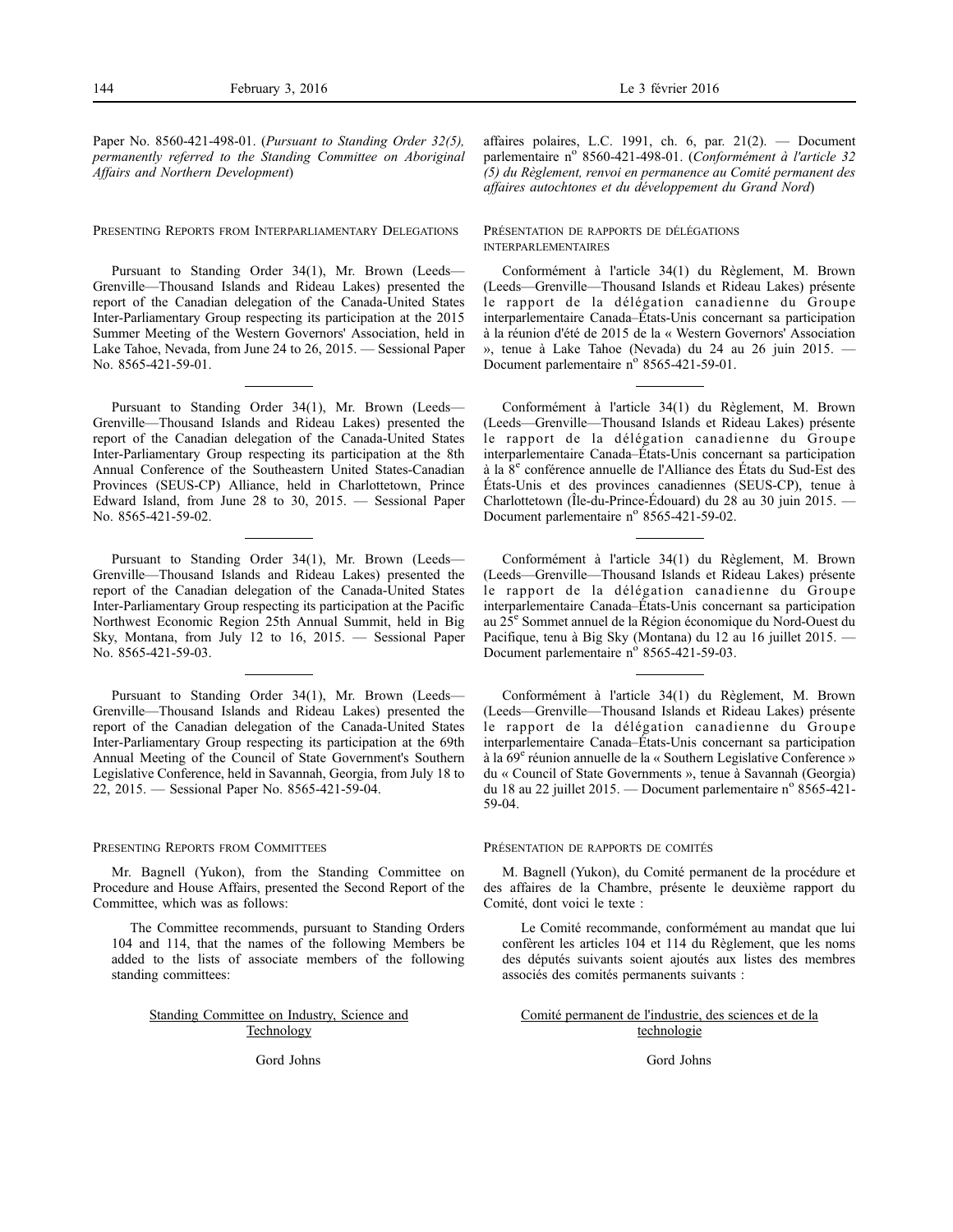Standing Committee on International Trade

Gord Johns

Standing Committee on Natural Resources

Gord Johns

Standing Committee on Procedure and House Affairs

# Randy Hoback

Standing Committee on Transport, Infrastructure and Communities

> Matthew Dubé Gord Johns

#### Standing Committee on Veterans Affairs

#### Gord Johns

A copy of the relevant Minutes of Proceedings (*Meeting No. 3*) is tabled.

# INTRODUCTION OF PRIVATE MEMBERS' BILLS

Pursuant to Standing Orders 68(2) and 69(1), on motion of Ms. Moore (Abitibi—Témiscamingue), seconded by Mr. Julian (New Westminster—Burnaby), Bill C-215, An Act to amend the Canada Labour Code and the Employment Insurance Act (volunteer firefighters), was introduced, read the first time, ordered to be printed and ordered for a second reading at the next sitting of the House.

Pursuant to Standing Orders 68(2) and 69(1), on motion of Ms. Moore (Abitibi—Témiscamingue), seconded by Ms. Mathyssen (London—Fanshawe), Bill C-216, An Act to establish National Perinatal Bereavement Awareness Day, was introduced, read the first time, ordered to be printed and ordered for a second reading at the next sitting of the House.

# **MOTIONS**

By unanimous consent, it was resolved, — That the Second Report of the Standing Committee on Procedure and House Affairs, presented earlier today, be concurred in.

Comité permanent du commerce international

Gord Johns

Comité permanent des ressources naturelles

Gord Johns

Comité permanent de la procédure et des affaires de la Chambre

Randy Hoback

Comité permanent des transports, de l'infrastructure et des collectivités

> Matthew Dubé Gord Johns

#### Comité permanent des anciens combattants

#### Gord Johns

Un exemplaire des procès-verbaux pertinents (*réunion n<sup>o</sup> 3*) est déposé.

DÉPÔT DE PROJETS DE LOI ÉMANANT DES DÉPUTÉS

Conformément aux articles 68(2) et 69(1) du Règlement, sur motion de Mme Moore (Abitibi—Témiscamingue), appuyée par M. Julian (New Westminster—Burnaby), le projet de loi C-215, Loi modifiant le Code canadien du travail et la Loi sur l'assuranceemploi (pompiers volontaires), est déposé, lu une première fois, l'impression en est ordonnée et la deuxième lecture en est fixée à la prochaine séance de la Chambre.

Conformément aux articles 68(2) et 69(1) du Règlement, sur motion de Mme Moore (Abitibi—Témiscamingue), appuyée par Mme Mathyssen (London—Fanshawe), le projet de loi C-216, Loi instituant la Journée nationale de sensibilisation au deuil périnatal, est déposé, lu une première fois, l'impression en est ordonnée et la deuxième lecture en est fixée à la prochaine séance de la Chambre.

# **MOTIONS**

Du consentement unanime, il est résolu, — Que le deuxième rapport du Comité permanent de la procédure et des affaires de la Chambre, présenté plus tôt aujourd'hui, soit agréé.

Du consentement unanime, il est résolu, — Que la Chambre commémore le centenaire de l'incendie qui a détruit le premier édifice du Centre et a coûté la vie à sept personnes, et que les Services de conservation de la Chambre des communes reçoivent instruction de proposer au Bureau de régie interne des idées pour l'installation, pendant les rénovations prévues de l'édifice du Centre, d'un mémorial tangible de cette tragédie, par exemple un vitrail.

By unanimous consent, it was resolved, — That the House commemorate the 100th anniversary of the disastrous fire which destroyed the original Centre Block and took the lives of seven people; and that the Curatorial Services of the House of Commons be directed to submit ideas to the Board of Internal Economy for a physical reminder of that tragic event, such as a stained glass window, to be installed during the planned renovations of the Centre Block.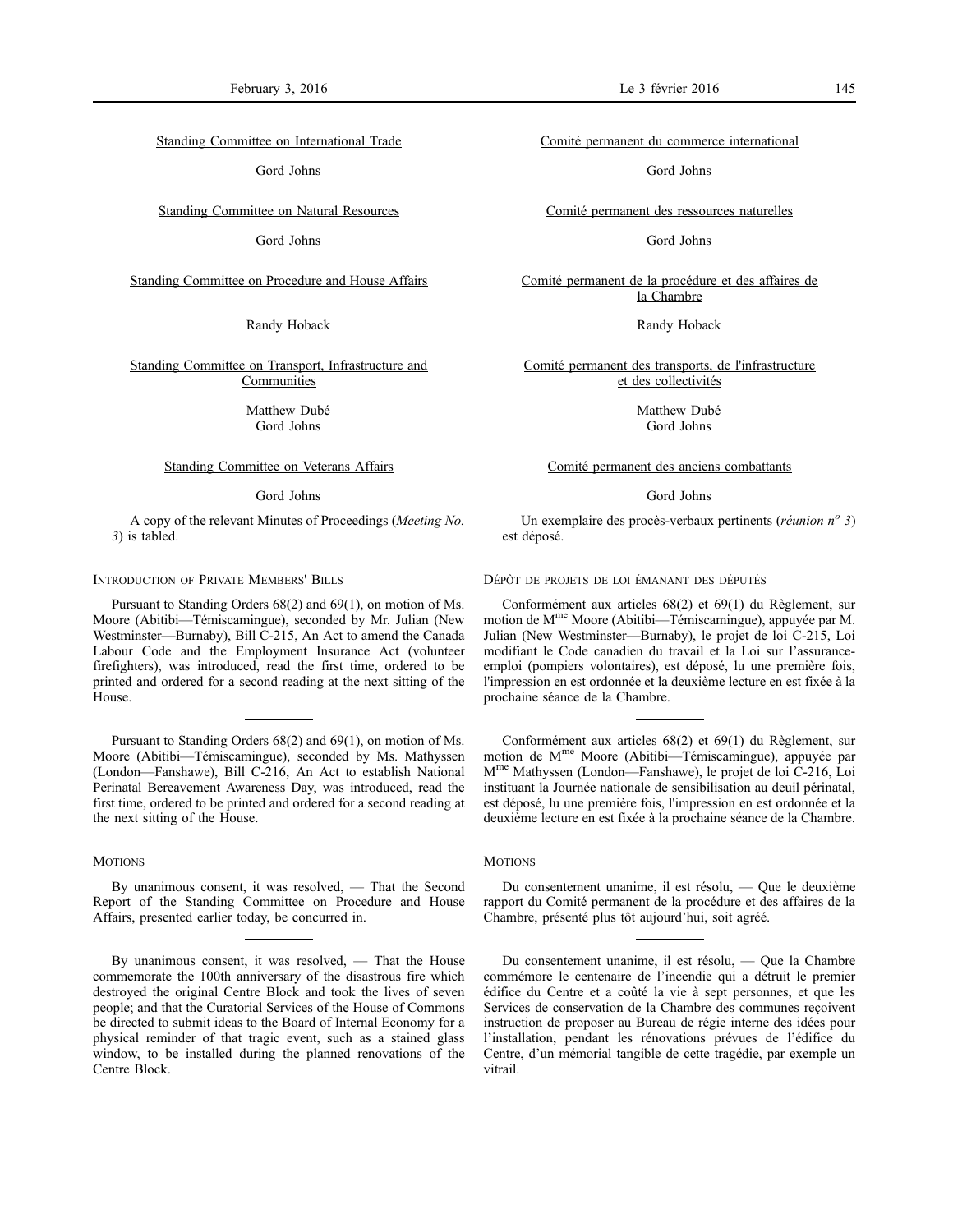#### PRESENTING PETITIONS

Pursuant to Standing Order 36, petitions certified by the Clerk of Petitions were presented as follows:

— by Mrs. Wong (Richmond Centre), one concerning impaired driving (No. 421-00055);

— by Mr. Bagnell (Yukon), one concerning the electoral system (No. 421-00056).

# GOVERNMENT ORDERS

The Order was read for the second reading and reference to the Standing Committee on Human Resources, Skills and Social Development and the Status of Persons with Disabilities of Bill C-4, An Act to amend the Canada Labour Code, the Parliamentary Employment and Staff Relations Act, the Public Service Labour Relations Act and the Income Tax Act.

Ms. Mihychuk (Minister of Employment, Workforce Development and Labour), seconded by Ms. Chagger (Minister of Small Business and Tourism ), moved, — That the Bill be now read a second time and referred to the Standing Committee on Human Resources, Skills and Social Development and the Status of Persons with Disabilities.

#### Debate arose thereon.

Mr. Deltell (Louis-Saint-Laurent), seconded by Mr. Barlow (Foothills), moved the following amendment, — That the motion be amended by deleting all the words after the word "That" and substituting the following:

"the House decline to give second reading to Bill C-4, An Act to amend the Canada Labour Code, the Parliamentary Employment and Staff Relations Act, the Public Service Labour Relations Act and the Income Tax Act, since the bill violates a fundamental principle of democracy by abolishing the provision that the certification and decertification of a bargaining agent must be achieved by a secret ballot votebased majority.".

Debate arose thereon.

# RETURNS AND REPORTS DEPOSITED WITH THE ACTING CLERK OF THE HOUSE

Pursuant to Standing Order 32(1), papers deposited with the Acting Clerk of the House were laid upon the Table as follows:

— by Mr. Bains (Minister of Innovation, Science and Economic Development) — List of Commissions issued for the year 2015, pursuant to the Public Officers Act, R.S. 1985, c. P-31, s. 4. — Sessional Paper No. 8560-421-413-01. (*Pursuant to Standing Order 32(5), permanently referred to the Standing Committee on Industry, Science and Technology*)

#### PRÉSENTATION DE PÉTITIONS

Conformément à l'article 36 du Règlement, des pétitions certifiées par le greffier des pétitions sont présentées :

— par Mme Wong (Richmond-Centre), une au sujet de la conduite avec facultés affaiblies ( $n^{\circ}$  421-00055);

— par M. Bagnell (Yukon), une au sujet du système électoral  $(n^{o}$  421-00056).

# ORDRES ÉMANANT DU GOUVERNEMENT

Il est donné lecture de l'ordre portant deuxième lecture et renvoi au Comité permanent des ressources humaines, du développement des compétences, du développement social et de la condition des personnes handicapées du projet de loi C-4, Loi modifiant le Code canadien du travail, la Loi sur les relations de travail au Parlement, la Loi sur les relations de travail dans la fonction publique et la Loi de l'impôt sur le revenu.

Mme Mihychuk (ministre de l'Emploi, du Développement de la main d'œuvre et du Travail), appuyée par M<sup>me</sup> Chagger (ministre de la Petite Entreprise et du Tourisme), propose, — Que le projet de loi soit maintenant lu une deuxième fois et renvoyé au Comité permanent des ressources humaines, du développement des compétences, du développement social et de la condition des personnes handicapées.

Il s'élève un débat.

M. Deltell (Louis-Saint-Laurent), appuyé par M. Barlow (Foothills), propose l'amendement suivant, — Que la motion soit modifiée par substitution, aux mots suivant le mot « Que », de ce qui suit :

« la Chambre refuse de donner deuxième lecture au projet de loi C-4, Loi modifiant le Code canadien du travail, la Loi sur les relations de travail au Parlement, la Loi sur les relations de travail dans la fonction publique et la Loi de l'impôt sur le revenu, parce que ce projet de loi enfreint un principe fondamental de démocratie en abolissant la disposition qui prévoit que l'accréditation d'un syndicat à titre d'agent négociateur ou la révocation d'une telle accréditation est subordonnée à l'obtention d'une majorité de votes exprimés lors d'un scrutin secret. ».

Il s'élève un débat.

# ÉTATS ET RAPPORTS DÉPOSÉS AUPRÈS DU GREFFIER PAR INTÉRIM DE LA CHAMBRE

Conformément à l'article 32(1) du Règlement, des documents remis au Greffier par intérim de la Chambre sont déposés sur le Bureau de la Chambre comme suit :

— par M. Bains (ministre de l'Innovation, des Sciences et du Développement économique) — Liste des commissions émises durant l'année 2015, conformément à la Loi sur les fonctionnaires publics, L.R. 1985, ch. P-31, art. 4. — Document parlementaire n<sup>o</sup> 8560-421-413-01. (*Conformément à l'article 32(5) du Règlement, renvoi en permanence au Comité permanent de l'industrie, des sciences et de la technologie*)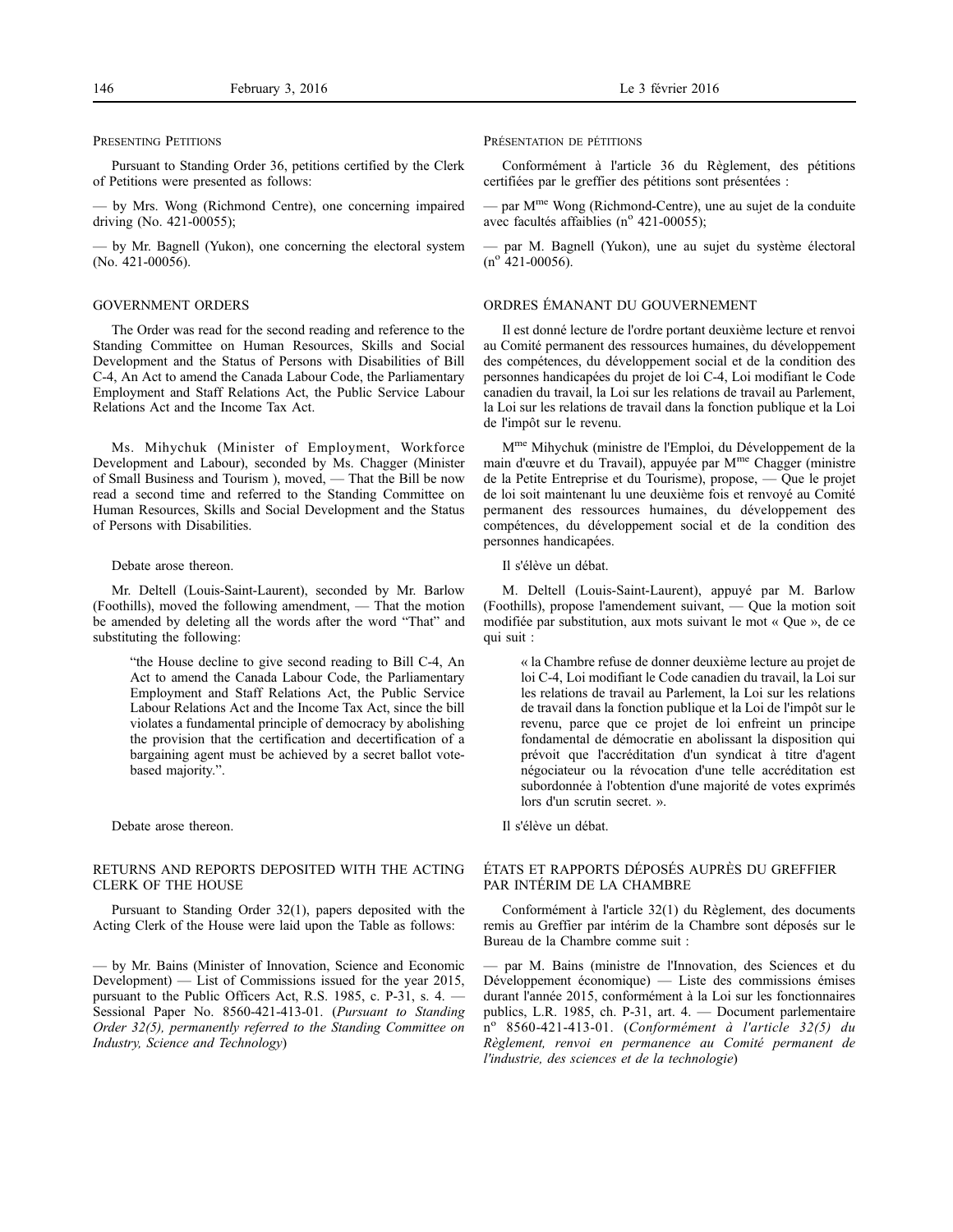— by Mr. Bains (Minister of Innovation, Science and Economic Development) — Copy of the Directive to the Business Development Bank of Canada, the Canadian Tourism Commission and the Standards Council of Canada regarding travel, hopitality, conference and event expenditures policies (P.C. 2015-1109), pursuant to the Financial Administration Act, R.S. 1985, c. F-11, sbs. 89(4). — Sessional Paper No. 8560-421-1086- 01. (*Pursuant to Standing Order 32(5), permanently referred to the Standing Committee on Industry, Science and Technology*)

— by Mr. Carr (Minister of Natural Resources) — Report of the Northern Pipeline Agency for the fiscal year ended March 31, 2015, pursuant to the Northern Pipeline Act, R.S. 1985, c. N-26, ss. 13 and 14. — Sessional Paper No. 8560-421-43-01. (*Pursuant to Standing Order 32(5), permanently referred to the Standing Committee on Natural Resources*)

— by Mr. Carr (Minister of Natural Resources) — Report of Atomic Energy of Canada Limited, together with the Auditor General's Report, for the fiscal year ended March 31, 2015, pursuant to the Financial Administration Act, R.S. 1985, c. F-11, sbs. 150(1). — Sessional Paper No. 8560-421-62-01. (*Pursuant to Standing Order 32(5), permanently referred to the Standing Committee on Natural Resources*)

— by Mr. Carr (Minister of Natural Resources) — Report on the state of Canada's forests for the year 2015, pursuant to the Department of Natural Resources Act, S.C. 1994, c. 41, sbs. 7(2). — Sessional Paper No. 8560-421-461-01. (*Pursuant to Standing Order 32(5), permanently referred to the Standing Committee on Natural Resources*)

— by Mr. Carr (Minister of Natural Resources) — Report of the Canadian Nuclear Safety Commission, together with the Auditor General's Report, for the fiscal year ended March 31, 2015, pursuant to the Nuclear Safety and Control Act, S.C. 1997, c. 9, s. 72. — Sessional Paper No. 8560-421-771-01. (*Pursuant to Standing Order 32(5), permanently referred to the Standing Committee on Natural Resources*)

— by Mr. Carr (Minister of Natural Resources) — Copy of the Directive to the Atomic Energy of Canada Limited regarding travel, hospitality, conference and event expenditures policies (P.C. 2015-1111), pursuant to the Financial Administration Act, R.S. 1985, c. F-11, sbs. 89(4). — Sessional Paper No. 8560-421-1094- 01. (*Pursuant to Standing Order 32(5), permanently referred to the Standing Committee on Natural Resources*)

— by Ms. Joly (Minister of Canadian Heritage) — Report of the Canadian Broadcasting Corporation, together with the Auditor General's Report, for the fiscal year ended March 31, 2015, pursuant to the Broadcasting Act, S.C. 1991, c.11, sbs. 71(1). — Sessional Paper No. 8560-421-86-01. (*Pursuant to Standing Order 32(5), permanently referred to the Standing Committee on Canadian Heritage*)

— by Ms. Mihychuk (Minister of Employment, Workforce Development and Labour) — Report of the Canadian Centre for Occupational Health and Safety, together with the Auditors' Report, for the fiscal year ended March 31, 2015, pursuant to the Canadian Centre for Occupational Health and Safety Act, R.S. 1985, c. C-13, sbs. 26(2). — Sessional Paper No. 8560-421-38-01.

— par M. Bains (ministre de l'Innovation, des Sciences et du Développement économique) — Copie de la directive à la Banque de développement du Canada, à la Commission canadienne du tourisme et au Conseil canadien des normes concernant les politiques de dépenses de voyages, d'accueil, de conférences et d'événements (C.P. 2015-1109), conformément à la Loi sur la gestion des finances publiques, L.R. 1985, c. F-11, par. 89(4). — Document parlementaire nº 8560-421-1086-01. (*Conformément à l'article 32(5) du Règlement, renvoi en permanence au Comité permanent de l'industrie, des sciences et de la technologie*)

— par M. Carr (ministre des Ressources naturelles) — Rapport de l'Administration du pipe-line du Nord pour l'exercice terminé le 31 mars 2015, conformément à la Loi sur le pipe-line du Nord, L.R. 1985, ch. N-26, art. 13 et 14. — Document parlementaire  $n^{\circ}$  8560-421-43-01. (*Conformément à l'article 32(5) du Règlement, renvoi en permanence au Comité permanent des ressources naturelles*)

— par M. Carr (ministre des Ressources naturelles) — Rapport d'Énergie atomique du Canada Limitée, ainsi que le rapport du Vérificateur général y afférent, pour l'exercice terminé le 31 mars 2015, conformément à la Loi sur la gestion des finances publiques, L.R. 1985, ch. F-11, par. 150(1). — Document parlementaire no 8560-421-62-01. (*Conformément à l'article 32(5) du Règlement, renvoi en permanence au Comité permanent des ressources naturelles*)

— par M. Carr (ministre des Ressources naturelles) — Rapport sur l'état des forêts au Canada pour l'année 2015, conformément à la Loi sur le ministère des Ressources naturelles, L.C. 1994, ch. 41, par.  $7(2)$ . — Document parlementaire n° 8560-421-461-01. (*Conformément à l'article 32(5) du Règlement, renvoi en permanence au Comité permanent des ressources naturelles*)

— par M. Carr (ministre des Ressources naturelles) — Rapport de la Commission canadienne de sûreté nucléaire, ainsi que le rapport du Vérificateur général y afférent, pour l'exercice terminé le 31 mars 2015, conformément à la Loi sur la sûreté et la réglementation nucléaires, L.C. 1997, ch. 9, art. 72. — Document parlementaire n<sup>o</sup> 8560-421-771-01. (*Conformément à l'article 32(5) du Règlement, renvoi en permanence au Comité permanent des ressources naturelles*)

— par M. Carr (ministre des Ressources naturelles) — Copie de la directive à Énergie atomique du Canada Limitée concernant les politiques de dépenses de voyages, d'accueil, de conférences et d'événements (C.P. 2015-1111), conformément à la Loi sur la gestion des finances publiques, L.R. 1985, c. F-11, par. 89(4). — Document parlementaire nº 8560-421-1094-01. (*Conformément à l'article 32(5) du Règlement, renvoi en permanence au Comité permanent des ressources naturelles*)

— par  $M<sup>me</sup>$  Joly (ministre du Patrimoine canadien) — Rapport de la Société Radio-Canada, ainsi que le rapport du Vérificateur général y afférent, pour l'exercice terminé le 31 mars 2015, conformément à la Loi sur la radiodiffusion, L.C. 1991, ch. 11, par. 71(1). — Document parlementaire  $n^{\circ}$  8560-421-86-01. (*Conformément à l'article 32(5) du Règlement, renvoi en permanence au Comité permanent du patrimoine canadien*)

— par Mme Mihychuk (ministre de l'Emploi, du Développement de la main d'œuvre et du Travail) — Rapport du Centre canadien d'hygiène et de sécurité au travail, ainsi que le rapport des vérificateurs y afférent, pour l'exercice terminé le 31 mars 2015, conformément à la Loi sur le Centre canadien d'hygiène et de sécurité au travail, L.R. 1985, ch. C-13, par. 26(2). — Document